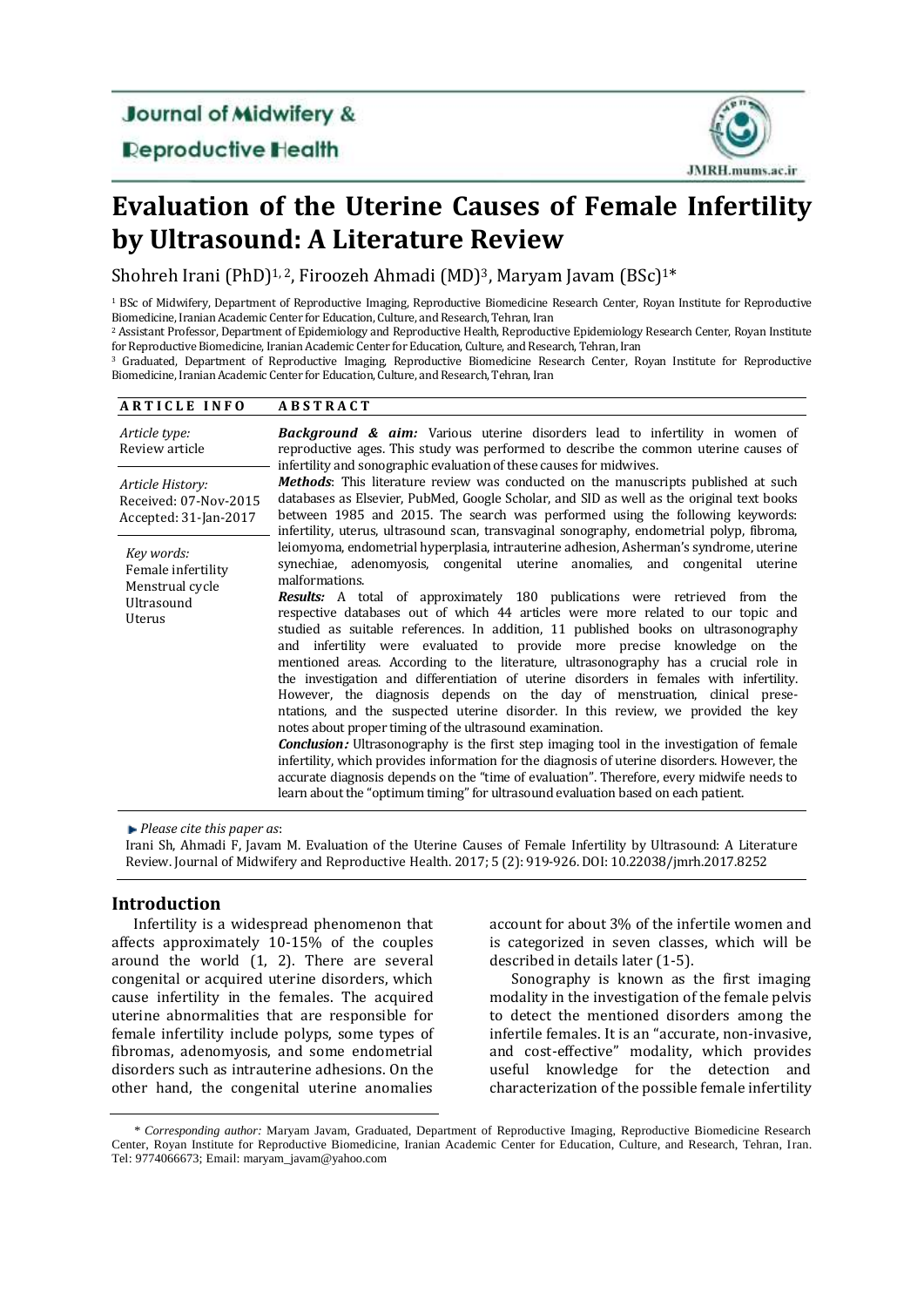factors [\(1,](#page-5-0) [2,](#page-5-1) [4-6\)](#page-5-2). All infertile women undergo an initial ultrasound pelvic exam (baseline sonography) to investigate the probable causes of infertility. A careful pelvic ultrasound, particularly transvaginal sonography (TVS), can detect the uterine abnormalities, ovarian disorders, and other pathologic conditions, which lead to female infertility [\(1,](#page-5-0)[2,](#page-5-1)[4-8\)](#page-5-2). Therefore, it can help the midwives, physicians, gynecologists, and infertility experts to examine the infertile women and make better treatment choices for these patients.

Hackeloer examined the role of ultrasound in investigation and management of female infertility in a review article in 1984. He precisely described the uterine abnormalities, ovarian disorders, and adnexal masses, which cause infertility using ultrasound images [\(9\)](#page-5-3). Recently, Hrehorcak and Nargund (2011) have published a review study on the new perspective of diagnosing female infertility by advanced ultrasound techniques [\(10\)](#page-5-4). There are a number of reviews targeting this issue, however, all of them are written by radiologists and gynecologists and provide advanced and specific knowledge for the specialists.

To the best of our knowledge, no study has been published in this area for the midwives. Since many midwives work at the infertility treatment centers or personal offices, they interface with infertile females and need to involve in the infertility assessment. Ultrasound scan is one of the most used diagnostic tools for the infertility workup. Therefore, every midwife needs to learn about the application of the ultrasound and management of the patients based on abnormal findings. Nevertheless, there are not enough learning opportunities for midwives in this area. With this background in mind, the present study aimed to provide useful practical knowledge about the ultrasonography assessment of female infertility and give a good chance to midwives to further learn about this issue.

## **Materials and methods**

This literature review was conducted on the articles investigating the diagnosis of uterine causes of infertility by means of ultrasound scan. The articles published in such databases as PubMed, Elsevier, Google Scholar, and SID, as well as the original text books between 1985 and 2015 were employed. A careful search was performed using the following keywords: "infertility", "uterus", "ultrasound scan", "transvaginal sonography", "endometrial polyp", "fibroma", "leiomyoma", "endometrial hyperplasia", "intrauterine adhesions", "Asherman's syndrome", "uterine synechiae", "adenomyosis", "congenital uterine anomalies", "congenital uterine malformations", and "timing+ultrasound scan".

The articles, which were written in English or Persian and contained helpful data on "diagnostic criteria of uterine disorders on transvaginal ultrasound scan" and "proper timing of the ultrasound examination" were considered as proper references. All manuscripts were carefully assessed, and the proper articles were selected to be studied. The irrelevant articles or those written in other languages were excluded from the study.

Finally, a total of approximately 180 manuscripts were carefully assessed. Out of these, 12 articles were not published in English or Persian, 16 manuscript provided diagnostic criteria for hysteroscopy instead of TVS, 30 articles provided diagnostic accuracy of TVS instead of diagnostic criteria, and 78 papers did not discussed about the timing of the ultrasound scan. Therefore, 136 manuscripts were not thoroughly related to the topic of interest and excluded from the study. The remained 44 articles met the inclusion criteria and were studied as suitable references. In addition, 11 books on ultrasonography and infertility were evaluated to provide more precise knowledge on the investigated areas (Figure 1).

#### **Results**

We gathered the useful findings of the reviewed studies on uterine causes of female infertility and the key points on the diagnosis of these causes by ultrasonography, which were as follows

#### **Acquired abnormalities Polyps**

Endometrial polyps are benign localized overgrowth glands, blood vessels, and stroma within the uterine cavity [\(1,](#page-5-0) [3,](#page-5-5) [11,](#page-5-6) [12\)](#page-5-7). They mostly originate from the fundal region and extend to the internal os and may be seen single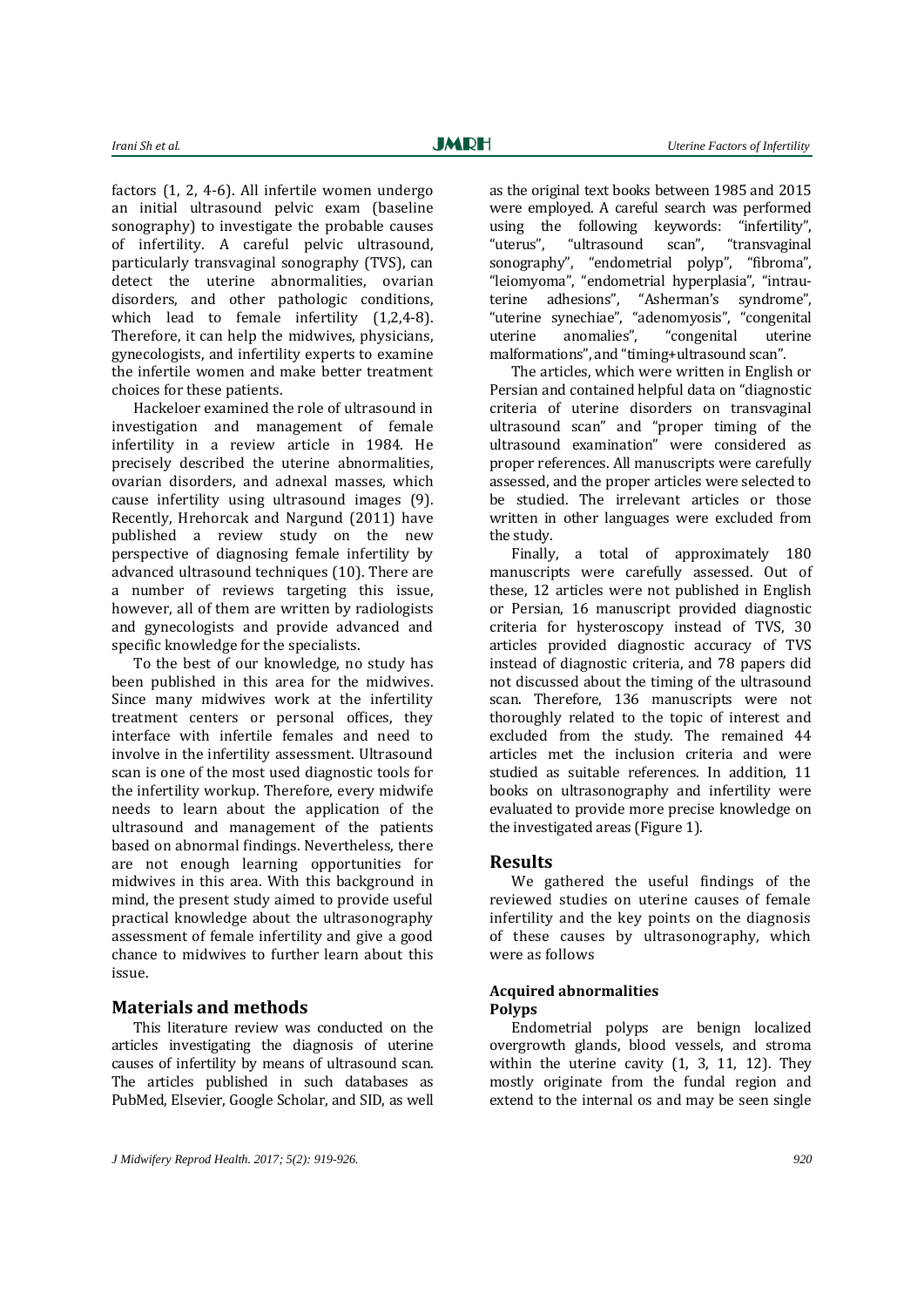**JMRH** 

or multiple. Their size differs from a few millimeters to centimeters and may be sessile or pedunculated [\(1,](#page-5-0) [11\)](#page-5-6). There are some risk factors recognized to cause polyps, including age, hypertension, obesity, and tamoxifen use; however, the definite cause of polyps is unknown. The symptoms do not depend on the size, number, or location of the polyps [\(11-15\)](#page-5-6).

Polyps are most often asymptomatic;

nevertheless, they commonly cause abnormal vaginal bleeding and infertility [\(11,](#page-5-6) [12,](#page-5-7) [15\)](#page-5-8). The management of the females with endometrial polyps depends on the symptoms, fertility issues, and risk of malignancy [\(1\)](#page-5-0). Polypectomy by means of hysteroscopy is considered as an effective and safe gold standard for both diagnosis and treatment of this condition, especially in case of infertility treatment [\(11,](#page-5-6) [14,](#page-5-9) [16\)](#page-5-10).



**Figure 1.** Study design

TVS is identified as the best diagnosis tool in this regard; however, it is better to be performed before day 10 of the cycle to decrease the risk of false-positive and false-negative findings [\(1\)](#page-5-0). Regarding this, days 4-6 are preferred [\(17\)](#page-5-11) since the endometrium has its thinnest thickness during this period [\(1,](#page-5-0) [11,](#page-5-6) [17\)](#page-5-11). It is important to note that sonography needs to be performed by an experienced sonographist because differentiation of polyps from the clot, synechiae, submucosal fibroid, and hyperplasia must be considered for correct diagnosis [\(17\)](#page-5-11).

### **Fibromas**

Fibromas are benign tumors of the uterus, which mostly originate from smooth muscle. However, they may contain various amount of fibrous connective tissue [\(3,](#page-5-5) [18-21\)](#page-5-12). They are the most common pelvic masses among the reproductive aged women, which is found in 20- 40% of these population [\(18,](#page-5-12) [19\)](#page-5-13). Although the exact cause of this condition is unknown, these tumors are hormone-related and respond to both estrogen and progesterone. However, several possible risk factors are raised, including

age, family history, ethnicity, weight, diet, smoking, pregnancy, and hormone replacement therapy [\(18-21\)](#page-5-12).

Fibromas, which are also known as myomas, leiomyomas, and fibroids, arise within the uterine myometrium, nevertheless, they may be sometimes detected in the cervix, ovaries, or broad ligament. Fibromas are classified into three groups based on their location: [\(1,](#page-5-0) [3,](#page-5-5) [18-20,](#page-5-12) [22,](#page-6-0) [23\)](#page-6-1).

- 1. Intramural fibroids are the most prevalent types, located within the myometrium and totally surrounded by it.
- 2. Subserosal fibroids are externally extending to the serosa, which can pass to the pelvic cavity and make a "pedunculated uterine fibroma" within pelvic cavity.
- 3. Submucosal fibroids grow into the endometrial cavity; they are the least common, but the most significant type due to causing more symptoms and infertility.

Myomas can be found either solitary or multiple, ranging in size and location [\(19\)](#page-5-13). As a result, regarding the symptoms, they differ from being asymptomatic to having severe symptoms such as infertility. The usual manifestations of

*921 J Midwifery Reprod Health. 2017; 5(2): 919-926.*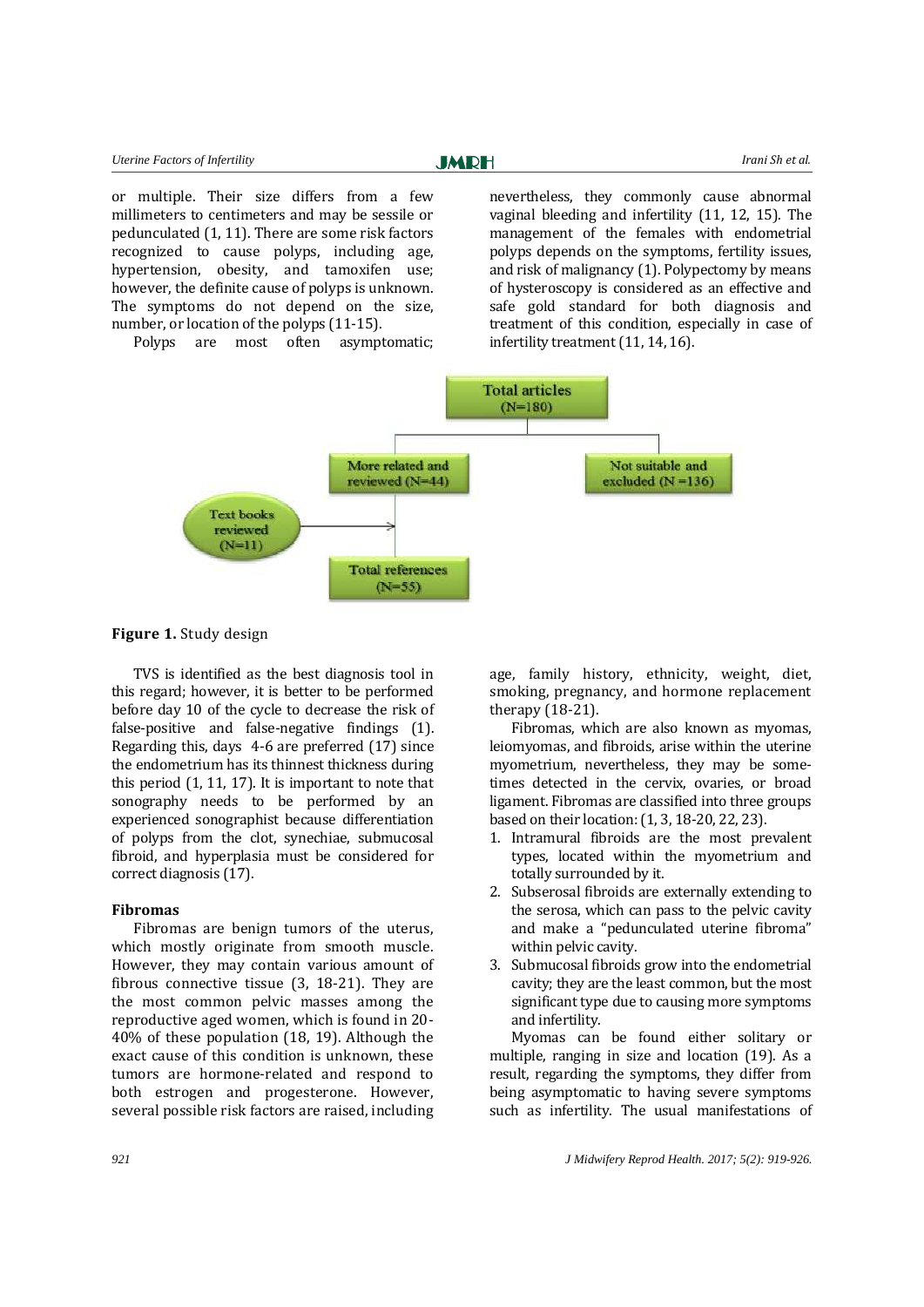myomas entail abnormal uterine bleeding, pelvic pressure or pain, constipation, and urinary symptoms [\(3,](#page-5-5)[18-20,](#page-5-12)[23-26\)](#page-6-1). Infertility may occasionally be observed, which is most often caused by submucosal fibroids. Furthermore, recurrent miscarriages are shown to be relevant to uterine fibroids [\(19,](#page-5-13) [27,](#page-6-2) [28\)](#page-6-3).

Additionally, some researchers indicated that the probability of the *in vitro* fertilization failure or pregnancy loss in the patients with distorted endometrium due to myomas, increases up to 50% [\(19\)](#page-5-13). Therefore, the accurate investigation of fibromas prior to infertility treatment is essential. The treatment choices vary from expectant management to medical and surgical therapy (e.g., myomectomy or hysterectomy), depending on the patient's age, symptoms, and reproductive expectation [\(3](#page-5-5)[,19,](#page-5-13)[29](#page-6-4)[,30\)](#page-6-5). The recurrency may happen; nevertheless, the likelihood of malignancy is rare [\(19\)](#page-5-13).

TVS and transabdominal sonography (TAS) are the primary imaging methods used in the investigation of female pelvis, and the technique of choice in the evaluation of uterine myomas [\(1,](#page-5-0) [3,](#page-5-5) [19\)](#page-5-13). In experienced hands, the sonographic examination facilitates the detection of the amounts, types, location, and size of the fibromas as well as the amount of endometrial distortion due to myomas, which is very important in the infertility workup. Therefore, these points should be considered in sonography reports. It's worth noting that in case of small fibromas of less than 5 mm in diameter or in obese patients, the TVS would be more accurate and sensitive than the TAS.

In case of submucosal fibroid and suspected endometrial distortion, it may be difficult to differentiate myoma from polyp. Consequently, further imaging modalities, such as sonohysterography or tree-dimensional (3D) sonography, are required for detailed investigation. The endometrial thickness has a vital role in the accurate investigation of myomas by 3D TVS. The optimum timing of sonographic assessment of myomas in this situation is when the endometrium is more than 5 mm in diameter [\(1,](#page-5-0)  [18,](#page-5-12) [19\)](#page-5-13).

### **Endometrial Hyperplasia**

Endometrial hyperplasia is defined as an abnormal proliferation of endometrial glands of various size and shape, which results in thickened endometrium [\(15,](#page-5-8) [31-34\)](#page-6-6). It occurs following the excess unopposed estrogen stimulation of any source [\(31,](#page-6-6) [33\)](#page-6-7). Polycystic ovarian syndrome patients are more likely to have hyperplasia due to higher circulating estrogen levels. Therefore, a careful endometrial measurement should be performed in this group during the infertility workup. Endometrial hyperplasia is suspected in women presenting with heavy, prolonged, frequent, and irregular uterine bleeding [\(31-35\)](#page-6-6).

When evaluating these patients by TA/TV sonography, we should note that the endometrial thickness and appearance change cyclically due to different phases of menstrual cycle. Therefore, we should ask about the day of the cycle in which the sonography examination was performed. Endometrial hyperplasia will be detected if the endometrial thickness measures  $\geq 8$  mm during the proliferative phase,  $\geq 16$  mm during the secretory phase, and  $\geq$  5 mm during the menopause [\(35-39\)](#page-6-8).

#### **Intrauterine Adhesions**

Intrauterine adhesion (uterine synechiae, IUAs) is described as the presence of fibrotic tissue within the endometrial cavity, which causes intracavitary adhesions [\(1,](#page-5-0) [40-](#page-6-9)42). It is an acquired condition resulted from trauma to the basal layer of the endometrium usually following curettage or infection. Adhesions range from minor synechiae to severe cohesive adhesions (Asherman's Syndrome) [\(1,](#page-5-0) [40-45\)](#page-6-9). The most common complications associated with IUA are amenorrhea, infertility, recurrent abortions, and preterm birth [\(45,](#page-6-10) [46\)](#page-6-11).

IUA is detected by sonography when the endometrium is thin and irregular [\(1\)](#page-5-0). However, the experts believe that TVS has limited use in confirming adhesions [\(47,](#page-6-12) [48\)](#page-6-13). Extra imaging by means of hysterosonography may be helpful in this regard [\(47\)](#page-6-12). To confirm the diagnosis, the endometrium needs to be assessed after taking preoperative exogenous estrogen for 4-8 weeks to measure maximal endometrial thickness [\(47-49\)](#page-6-12).

#### **Adenomyosis**

Adenomyosis is a common benign condition in which ectopic endometrial glands grow into the uterine myometrium [\(3,](#page-5-5) 36, [50\)](#page-6-14). As a result,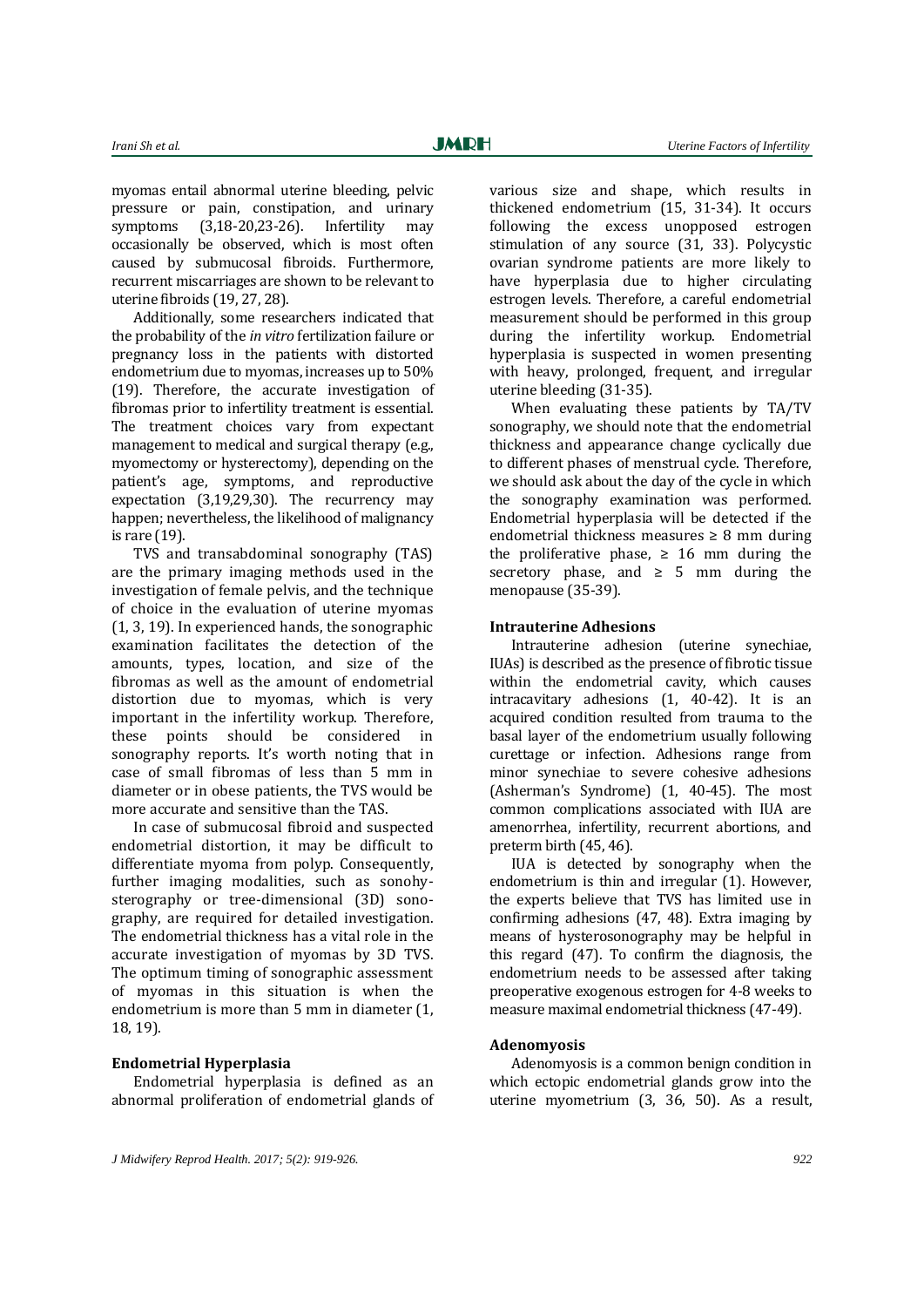myometrial hypertrophy is associated with this disorder [\(48\)](#page-6-14). It often occurs in the multiparous women. There are several possible risk factors for this condition including uterine trauma, abortion, chronic endometritis, and hyperestrogenism. The clinical manifestations of adenomyosis are pelvic pain, dysmenorrhea, menorrhagia, menometrorrhagia, uterine tenderness and enlargement, as well as infertility (36, 50).

The TVS is the first step imaging modality for the evaluation of the women suspected to have adenomyosis. Accordingly, several studies have indicated that TVS has a high sensitivity and accuracy in the diagnosis of adenomyosis, compared to the magnetic resonance imaging (MRI). However, TVS is a skill-dependent tool and the final diagnosis may need to be confirmed by MRI in cases that are uncertain (50). Adenomyosis should be considered if the following phrases are reported by the sonographist: 1) A normal-sized or enlarged globular shaped uterus, 2) A heterogeneous mottled texture of the myometrium, 3) "Swiss cheese appearance" due to blood clots within the myometrium, 4) Indistinct endometrial line due to disrupted border between the endometrium and myometrium (36[, 50\)](#page-6-14).

#### **Congenital Anomalies**

Uterine malformations are a various group of congenital uterine anatomic abnormalities originated from the development defect of mullerian ducts during fetal development (51-53). They are associated with higher incidences of infertility, recurrent abortions, intrauterine fetal death, intrauterine growth retardation, premature delivery, fetal malposition, caesarean section, retained placenta (51-55), and such gynecological complications as hematocolpos and hematometra (54). Uterine anomalies are detected in approximately 1-3% of all women (51); however, 10-25% of the women seek infertility workup (52).

According to the American Fertility Society classification, these malformations are classified into seven categories as follows (51, 52, 54): class I includes uterine hypoplasia and agenesis; class II contains unicornuate uterus; class III entails uterus didelphys; class IV consists of bicornuate uterus; class V is septate uterus; class VI includes arcuate uterus; and class VII entails the diethylstilbestrol-related anomalies (52-54).

During the sixth week of gestation, the uterus, cervix, and uterine tubes are developed from a pair of mullerian ducts (paramesonephric), which is associated with the improvement of three phases, namely organogenesis, fusion, and septal resorption (51, 54). In the organogenesis phase, the constitution of both mullerian ducts occurs and a failure in this regard results in uterine agenesis/hypoplasia or a unicornuate uterus. The fusion phase is described as the fusion of the ducts to constitute the uterus and any defect in this phase leads to a bicornuate or didelphys uterus. The final phase is characterized as the further resorption of the central septum once the ducts have been fused. If there is any deficiency in this stage, a septate uterus will be the result (51, 53). The accurate diagnosis of uterine abnormalities is crucial because the treatment procedures and pregnancy outcomes differ between the various classes of malformations (52).

Sonography, in combination with hysteronsalpingography, has an important role in the investigation and classification of the uterine anomalies. In case of no clinical doubt regarding the tubal disorders, TVS can be applied as a more tolerable and less invasive imaging modality. The combination of 3D techniques with TVS gives the specialist the opportunity to investigate the coronal view of the uterus, which configures both endometrium and myometrium together for more accurate diagnosis.

We should note that the optimum timing of ultrasound evaluation and the classification of anatomical uterine disorders are "the secretary phases of menstrual cycle" when the endometrial thickness and echo pattern are better characterized [\(1,](#page-5-0) 53-55). These anomalies are evaluated at days 11-14 and 17-21 in routine 2D ultrasound scan of the pelvis and 3D/4D sonography, respectively.

#### **Discussion**

According to the findings of the reviewed articles, uterine polyps are best distinguished during days 4-6 of the menstrual cycle. Endometrial distortion caused by uterine fibromas is well-assessed on days 11-14 and 17-21 on 2D and 4D ultrasound imaging. Endometrial hyperplasia is best recognized at proliferative phase. Furthermore, the congenital malformations of the uterus are best evaluated during days 11-14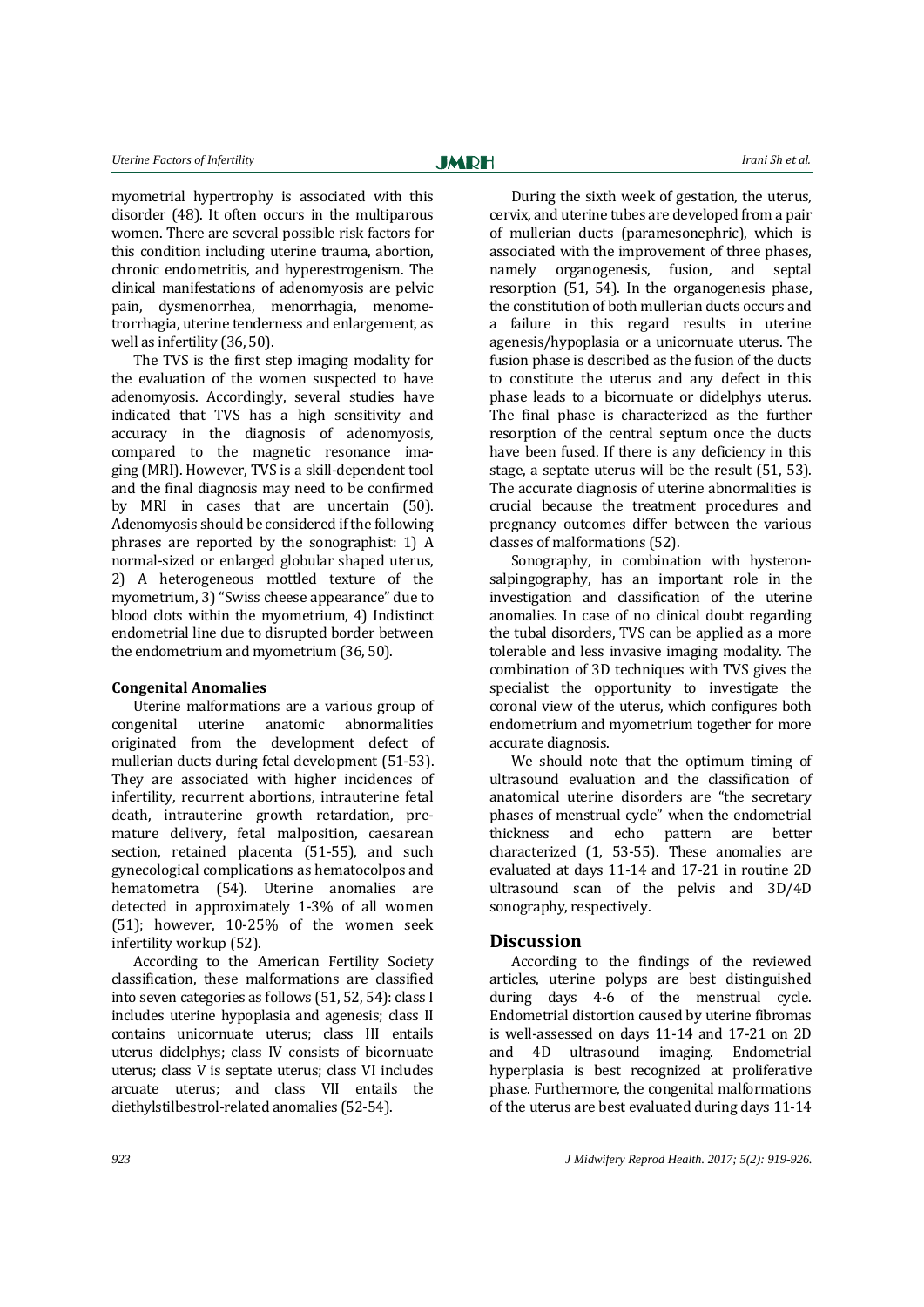and 17-21 on 2D and 4D sonography, respectively. In addition, IUA should be diagnosed by serial ultrasound scans. Considering these points is crucial for referring the infertile patients for ultrasonography.

## **Conclusion**

Sonography is an accurate, non-invasive, and cost-effective imaging modality for examining the infertile women. It usually provides beneficial information about the uterine disorders, which cause female infertility. Therefore, every midwife needs to learn about the application of this diagnostic imaging technique. It is worth noting that the pelvic organs are affected by cyclic changes during the menstrual cycle and hormone therapy. Regarding this, the pathologic conditions of pelvis need to be well-assessed depending on the day of the menstrual cycle. Therefore, the optimal timing of the ultrasound scan is the key point for the diagnosis and decision making about these patients.

To the extent of the researchers' knowledge, no article has investigated the female infertility diagnosis by ultrasound for midwives. This article would be a helpful reference for the midwives working in the field of infertility and all medical students who are interested in this area.

#### **Acknowledgements**

Hereby, we would like to express our gratitude to the staff of the sonography unit at the Reproductive Imaging Department of Royan Institute for their warm cooperation. We are grateful to Zahra Arianfar and Mansoureh Soleimani in particular. We specially thank Narges Bagheri Lankarani (PhD) for her worthy comments regarding the article revision.

#### **Conflicts of interest**

The authors declare no conflicts of interest.

#### **References**

- <span id="page-5-0"></span>1. Fleischer A, Toy E, Lee W, Manning F, Romero R. Sonography in obstetrics and gynecology. 7<sup>th</sup> ed. San Juan: McGraw-Hill; 2011.
- <span id="page-5-1"></span>2. Rumack CM, Wilson SR, Charboneau JW. Diagnostic ultrasound. London: Mosby; 4th ed, 2011.
- <span id="page-5-5"></span>3. Novak E. Berek & Novak's gynecology. 14th ed. Philadelphia: Lippincott Williams & Wilkins; 2007.
- <span id="page-5-2"></span>4. Irani S, Javam M, Ahmadi F. Sonographic assessment

of female infertility: instruction for midwives and nurses. International Journal of Fertility and Sterility. 2014; 8(Supp 1):280.

- 5. Singh K, Malhotra N. Step by step ultrasound in infertility. New York: McGraw-Hill; 2004.
- 6. Derchi LE, Serafini G, Gandolfo N, Gandolfo NG, Martinoli C. Ultrasound in gynecology. European Radiology. 2001; 11(11):2137-2155.
- 7. Irani S, Ahmadi F, Javam M. Application of sonography in infertility treatment cycles: instructions for midwives and nurses. Iranian Journal of Reproductive Medicine. 2015; 1(2):36.
- 8. Irani S, Javam M, Ahmadi F. Correct scan, for the correct patient, at the correct time: a guideline for sonographic evaluation of the infertility for midwives and nurses. Iranian Journal of Reproductive Medicine. 2014; 12(Suppl 1):127.
- <span id="page-5-3"></span>9. Hackeloer BJ. The role of ultrasound in female infertility management. Ultrasound in Medicine & Biology. 1984; 10(1):35-50.
- <span id="page-5-4"></span>10. Hrehorcak M, Nargund G. "One-Stop" fertility assessment using advanced ultrasound technology. Facts, Views & Vision in ObGyn. 2011; 3(1):8-12.
- <span id="page-5-6"></span>11. Salim S, Won H, Nesbitt-Hawes E, Campbell N, Abbott J. Diagnosis and management of endometrial polyps: a critical review of the literature. Journal of Minimally Invasive Gynecology. 2011; 18(5):569-581.
- <span id="page-5-7"></span>12. Berridge DL, Winter TC. Saline infusion sonohysterography. Journal of Ultrasound in Medicine. 2004; 23(1):97-112.
- 13. Machtinger R, Korach J, Padoa A, Fridman E, Zolti M, Segal J, et al. Transvaginal ultrasound and diagnostic hysteroscopy as a predictor of endometrial polyps: risk factors for premalignancy and malignancy. International Journal of Gynecological Cancer. 2005; 15(2):325-328.
- <span id="page-5-9"></span>14. Sharma M, Taylor A, Magos A. Management of endometrial polyps: a clinical review. Reviews in Gynaecological Practice. 2004; 4(1):1–6.
- <span id="page-5-8"></span>15. Davis PC, O'Neill MJ, Yoder IC, Lee SI, Mueller PR. Sonohysterographic findings of endometrial and subendometrial conditions. Radiographics. 2002; 22(4):803-16.
- <span id="page-5-10"></span>16. Bettocchi S, Achilarre MT, Ceci O, Luigi S. Fertilityenhancing hysteroscopic surgery. InSeminars in Reproductive Medicine. 2011; 29(2):75-82.
- <span id="page-5-11"></span>17. Jorizzo JR, Chen MY, Riccio GJ. Endometrial polyps: sonohysterographic evaluation. American Journal of Roentgenology. 2001; 176(3):617-621.
- <span id="page-5-12"></span>18. Wilde S, Scott-Barrett S. Radiological appearances of uterine fibroids. Indian Journal of Radiology and Imaging. 2009; 19(3):222–231.
- <span id="page-5-13"></span>19. Wallach EE, Vlahos NF. Uterine myomas: an overview of development, clinical features, and management. Obstetrics and Gynecology. 2004; 104(2):393-406.

*J Midwifery Reprod Health. 2017; 5(2): 919-926. 924*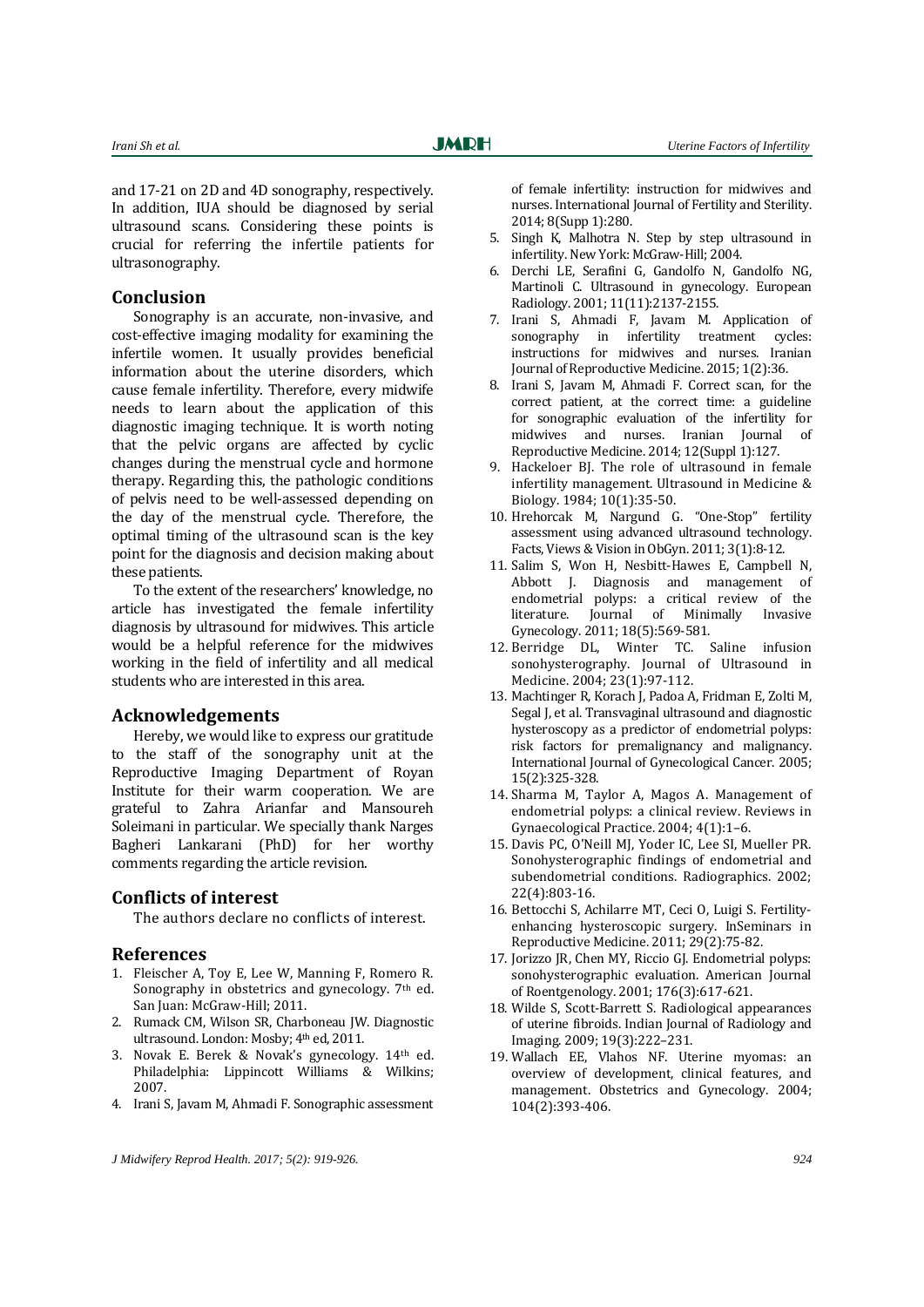- 20. Parker WH. Etiology, symptomatology, and diagnosis of uterine myomas. Fertility and Sterility. 2007; 87(4):725-736.
- 21. Baird DD, Dunson DB, Hill MC, Cousins D, Schectman JM. High cumulative incidence of uterine leiomyoma in black and white women: ultrasound evidence. American Journal of Obstetrics and Gynecology. 2003; 188(1):100–107.
- <span id="page-6-0"></span>22. Fielding JR, Brown DL, Thurmond AS. Gynecologic imaging: expert radiology series. Philadelphia: Elsevier Health Sciences; 2011.
- <span id="page-6-1"></span>23. Murase E, Siegelman ES, Outwater EK, Perez-Jaffe LA, Tureck RW. Uterine leiomyomas: histopathologic features, MR imaging findings, differential diagnosis and treatment. Radiographics. 1999; 19(5):1179– 1197.
- 24. Hutchins Jr F. Uterine fibroids. Diagnosis and indications for treatment. Obstetrics and Gynecology Clinics of North America. 1995; 22(4):659–665.
- 25. Coronado GD, Marshall LM, Schwartz SM. Complications in pregnancy, labor, delivery with uterine leiomyomas: a population-based study. Obstetrics and Gynecology. 2000; 95(5):764–769.
- 26. Lippman SA, Warner M, Samuels S, Olive D, Vercellini P, Eskenazi B. Uterine fibroids and gynecologic pain symptoms in a population-based study. Fertility and Sterility. 2003; 80(6):1488–1494.
- <span id="page-6-2"></span>27. Propst AM, Hill JA. Anatomic factors associated with recurrent pregnancy loss. InSeminars in Reproductive Medicine. 2000; 18(4):341–350.
- <span id="page-6-3"></span>28. Benson CB, Chow JS, Chang-Lee W, Hill JA , Doubilet PM. Outcome of pregnancies in women with uterine leiomyomas identified by sonography in the first trimester. Journal of Clinical Ultrasound. 2001; 29(5):261–264.
- <span id="page-6-4"></span>29. Lefebvre G, Vilos G, Allaire C, Jeffrey J, Arneja J, Birch C, et al. The management of uterine leiomyomas. Journal of Obstetrics and Gynaecology Canada. 2003; 25(5):396–418.
- <span id="page-6-5"></span>30. Fernandez H, Sefrioui O, Virelizier C, Gervaise A, Gomel V, Frydman R. Hysteroscopic resection of submucosal myomas in patients with infertility. Human Reproduction. 2001; 16(7):1489–1492.
- <span id="page-6-6"></span>31. Hannemann MM, Alexander HM, Cope N, Acheson NJ, Phillips A. Endometrial hyperplasia: a clinician's review. Obstetrics, Gynaecology & Reproductive Medicine. 2010; 20(4):116-120.
- 32. Afzal S, Haroon F. Endometrial hyperplasia mimicking as aggressive endometrial carcinoma on imaging: role of diffusion weighted MRI. Pakistan Journal of Radiology. 2009; 19(4):127-130.
- <span id="page-6-7"></span>33. Brun JL, Descat E, Boubli B, Dallay D. Endometrial hyperplasia: a review. Journal de Gynecologie, Obstetrique et Biologie de la Reproduction. 2006; 35(6):542-550.
- 34. Nalaboff KM, Pellerito JS, Ben-Levi E. Imaging the endometrium: disease and normal variants.

Radiographics. 2001; 21(6):1409–1424.

- <span id="page-6-8"></span>35. Montgomery BE, Daum GS, Dunton CJ. Endometrial hyperplasia: a review. Obstetrical & Gynecological Survey. 2004; 59(5):368-378.
- 36. Kurjak A, Arenas JB. Donald school textbook of transvaginal sonography. New Delhi, India: Jaypee Brothers Medical Publishes; 2005.
- 37. Rumack CM, Wilson SR, Charboneau JW. Diagnostic ultrasound. London: Mosby; 2005.
- <span id="page-6-9"></span>38. Callen PW. Ultrasonography in obstetrics and gynecology. Philadelphia: Saunders; 2008.
- 39. Hricak H, Akin O, Sala E, Ascher S, Levine D, Reinhold C. Diagnostic imaging: gynecology. Salt Lake city, Canada: AMYRSIS; 2007.
- 40. Heinonen PK. Intrauterine adhesions--Asherman's syndrome. Duodecim. 2009; 126(21):2486-2491.
- 41. March CM. Asherman's syndrome. InSeminars in Reproductive Medicine. 2011; 29(2):83-94.
- 42. Yu D, Wong YM, Cheong Y, Xia E, Li TC. Asherman syndrome--one century later. Fertility and Sterility. 2008; 89(4):759-779.
- 43. Tan I, Robertson M. The role of imaging in the investigation of Asherman's syndrome. Australasian Journal of Ultrasound in Medicine. 2011; 14(3):15-18.
- 44. Feigin K, Rosenblatt R, Kutcher R, Papanicolaou N. Sonohysterography in the evaluation of infertility. Applied Radiology. 2000; 29(1):14-19.
- <span id="page-6-10"></span>45. Ahmadi F, Javam M. Role of 3D sonohysterography in the investigation of uterine synechiae/asherman's syndrome: pictorial assay. Journal of Medical Imaging and Radiation Oncology. 2014; 58(2):199-202.
- <span id="page-6-11"></span>46. Dawood A, Al-Talib A, Tulandi T. Predisposing factors and treatment outcome of different stages of intrauterine adhesions. Journal of Obstetrics and Gynaecology Canada. 2010; 32(8):767-770.
- <span id="page-6-12"></span>47. Deans R, Abbott J. Review of intrauterine adhesions. Journal of Minimally Invasive Gynecology. 2010; 17(5):555-569.
- <span id="page-6-13"></span>48. Magos A. Hysteroscopic treatment of Asherman's syndrome. Reproductive Biomedicine Online. 2002; 4(3):46-51.
- 49. Myers EM, Hurst BS. Comprehensive management of severe Asherman syndrome and amenorrhea. Fertility and Sterility. 2012; 97(1):160-164.
- <span id="page-6-14"></span>50. Hulka CA, Hall DA, McCarthy K, Simeone J. Sonographic findings in patients with adenomyosis: can sonography assist in predicting extent of disease? American Journal of Roentgenology. 2002; 179(2):379-383.
- 51. Chandler TM, Machan LS, Cooperberg PL, Harris AC, Chang SD. Müllerian duct anomalies: from diagnosis to intervention. The British Journal of Radiology. 2014; 82(984):1034-1042.
- 52. Ahmadi F, Rashidi Z, Javam M. Diagnosis of Congenital uterine malformations. 1st ed. Tehran,

*925 J Midwifery Reprod Health. 2017; 5(2): 919-926.*